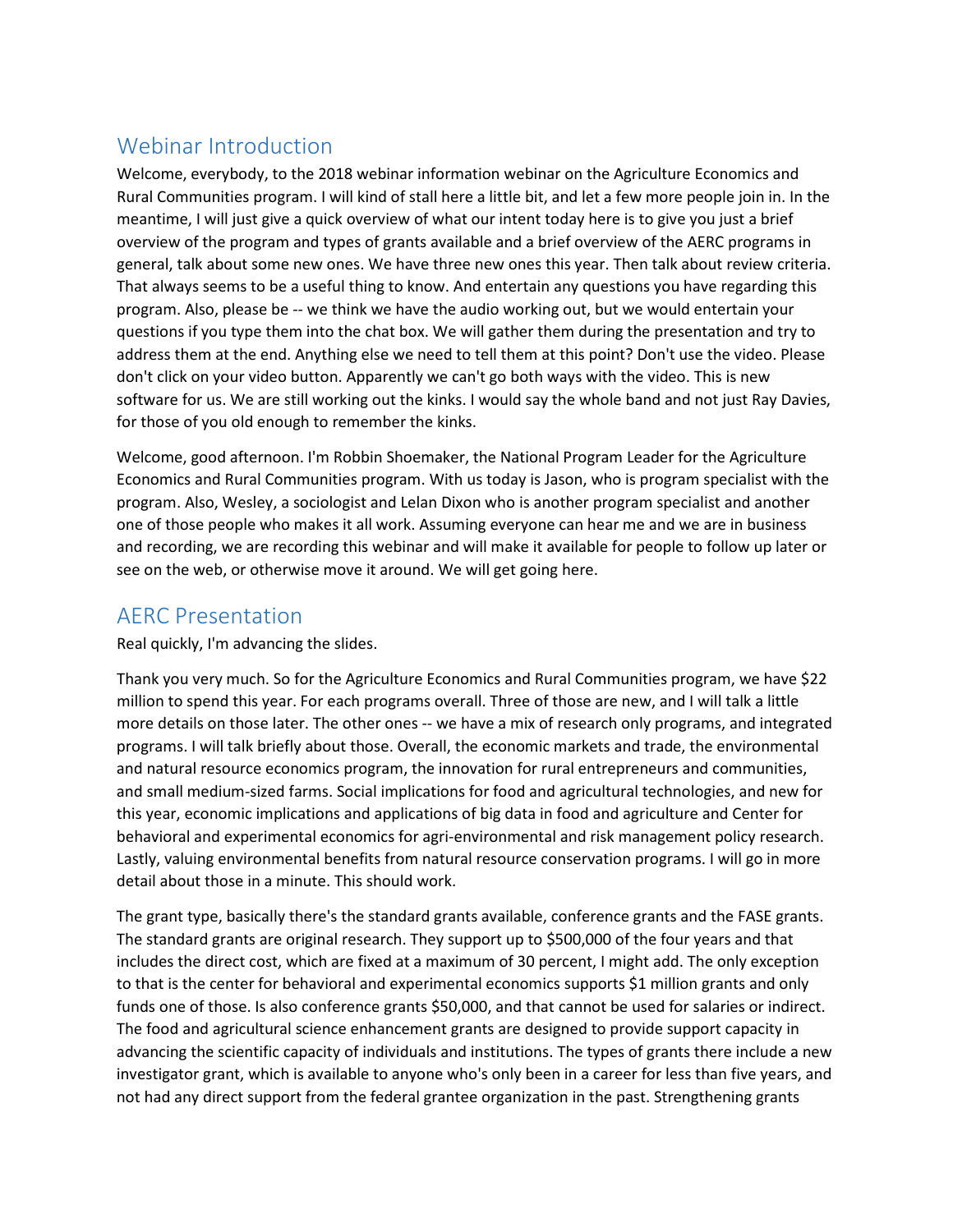include -- subject to certain eligibility requirements. For example, coming from an EPSCoR state. A small university or minority serving institutions. These strengthening grants include sabbatical grants for one year salary, travel, and supplies. And seed grants which support \$200,000 for developing preliminary data. It was previously \$150,000 and we raised that to \$200,000. Saying now and again and again, we encourage you to look at the RFA to look at the details about the eligibility requirements and types of grants available. The other point we really want you to know is to look for opportunities where you can partner with universities of different types to try and strengthen both the opportunities and capabilities of all partners involved.

Briefly and again, I'm just going over very briefly the various programs under the rural communities program which we encourage you obviously to look closely at the RFA. Briefly in economics markets and trade program, this is a research only program, so it will not support integrated functions such as extension or education. The program looks at applied microeconomics, looking at structure and function of the sector, various policies both producer, commodity programs, trade programs, integration of issues surrounding insurance, food security, insecurity. Look at policies around those types of things. You will see that we list some specific suggestions. In all cases, it's not limited to that. [ Indiscernible low volume ] we kind of want to nudge.

Moving on, the innovation for rural entrepreneurs and communities program, which supports both research only and integrated projects. This program looks at such things as basically strategies for economic development of communities in the rural sector and individual entrepreneurs. Looks at the infrastructure that's there, investment strategies and incentive mechanisms to enhance development of infrastructure. And area of interest in particular is in developing and expanding broadband into rural areas and associate benefits that arise such as telemedicine or other capabilities. Is looking at opportunities for bridging the relationship between the private sector, bring industry, training, the labor force within rural areas to fill needs a potential emerging industries. That is an exciting area and probably the most growth in that program of the various programs that we have.

The next one is a small and midsized farm programs or medium-sized farm program. That also invites research and integrated projects. Some of the areas of interest: develop outreach capabilities to support veterans entering farming, land tenure issues, issues with their property, and the potential of impacts of regulation on entry and persistence of small and medium-sized farms.

The environmental and natural resource economic program is for all of you environmental and natural resource economists, exactly what you think it is. It supports research only addressing issues around environmental and natural resource economics. Some area of interests: our ability to value ecosystem services, particularly as it contributes to environmental policy design. May be developing protocols for standardizing the measurement of ecoservice values. And new areas which is related to this but other areas as well, is looking at the use of experiments and using students and testing the validity of those types of results and economic experience as it relates to a broader population or constituency. I think that is important research that can really advance the use of economic services.

And then the next program is a social implications of food and agricultural technologies. Somebody wrote emerging because that seemed to be an interest in remains as such. This was new last year. Was an attempt to really develop some capability by bringing together teams of a whole array of social scientists, ethical, legal journalists and others, to explore the impact or implications of various emerging technologies such as gene drive, gene editing, and these types of unconventional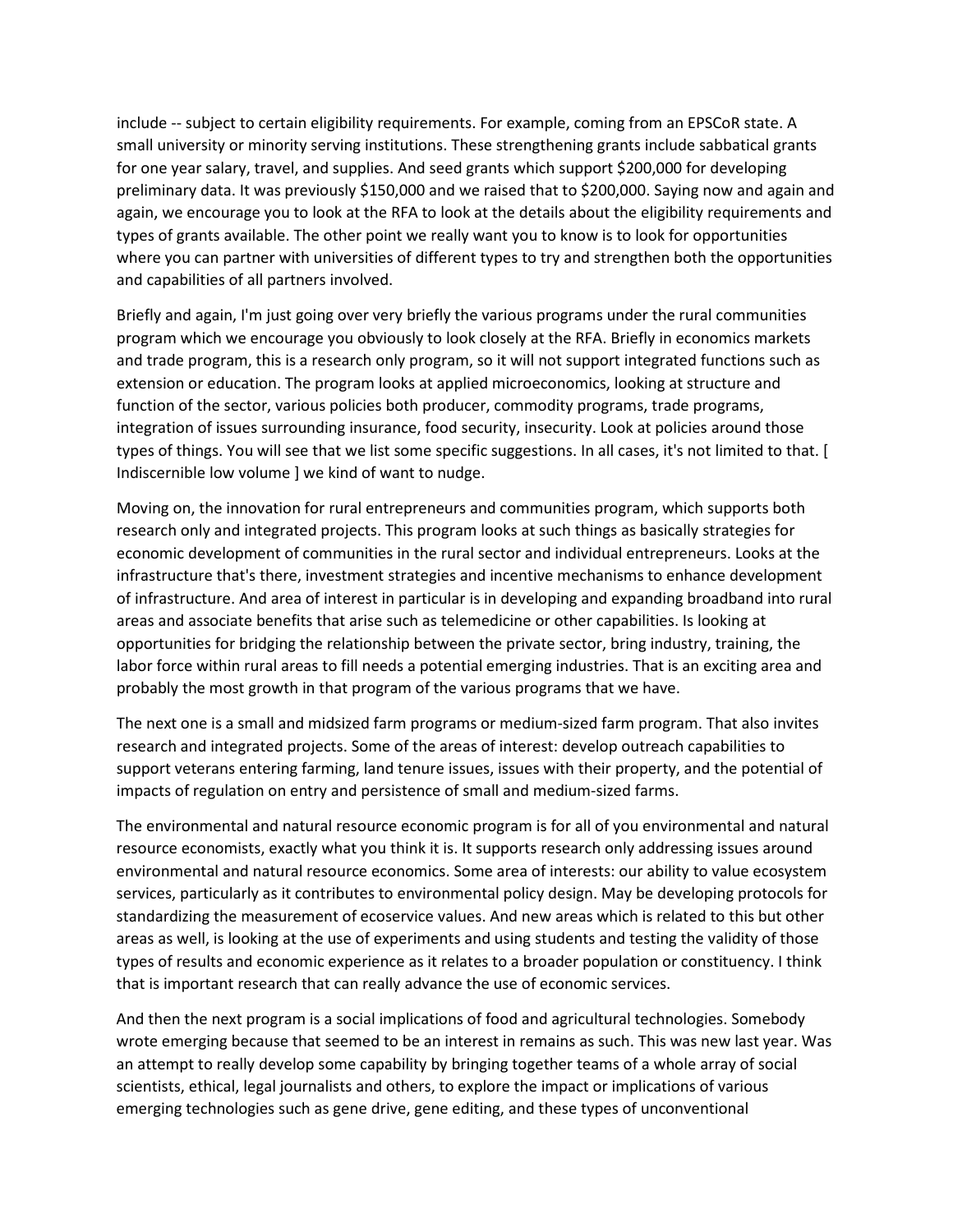technologies. Clean meat or lab meat, those are an emerging area, so we want to understand how to communicate the science, how consumers and producers respond to these things and just a whole array of social implications associated with those emerging technologies.

New for this year, there's three programs and I will talk about those in turn. This is the economic implications and applications of big data in food and agriculture. Also in the AFRI program is the FACT program which is the Food and Agriculture Cyberinformatics and Tools program, which is our attempt to expand capability around big data and aspects associated with that. In this particular program here, we are looking at these issues through an economic lens. For example, how much big data informed decision-making, the effect it may have on market performance, efficiency and effectiveness within the sector. The value of big data for small and large size farms, different parts of the value chain. What impact it may have on food loss and waste, developing environmental and natural resource management strategies, potential impacts on trade and competitiveness. The whole range of issues associated with enhancement of big data, use of artificial intelligence and so on and the role that it plays in the food and agricultural sectors. Also, part of this program is we felt there is a need based on input from stakeholders that we need to train agricultural economists in using the tools associated with big data, whether machine learning or natural language processing or whole range of tools associated with that. Wanted to support an educational component that involves development of curriculum and tools to help train agricultural economy that needs tools in this area. One option if eligible for one, the FASE program is to do a sabbatical to learn some of these tools. Actually supported somebody in doing that a year or so ago. I think that's a really good opportunity to look at.

Also new this year is the support of the center for behavioral and experimental economics for agrienvironmental and risk management policy research. Let me redo the this. Apparently nobody heard me. This is new, a program, the Center for behavioral and experimental economics for agrienvironmental and risk management policy research. We will support up to \$1 million for this, and one project. The center will employ advanced use of behavioral economics to conduct research on developing policies and programs to improve the provision of ecosystem services from agricultural resources and addressing risk management and other policy aspects. An important consideration is reaching out and engaging some of the program agencies such as Natural Resource Conservation Service, a risk management agency. We actually see those program agencies as a beneficiary of this type of research. Direct beneficiaries, but as well, we want to advance the understanding and use of these types of tools to the broader research community. We really would encourage applicants to look at outreach capabilities. The real point of this program is to really support this type of research and enhance these capabilities in the profession. Any other questions about that, we can entertain at the end.

Lastly, the new program is valuing environmental benefits from natural resource conservation programs. This again, is one where we partnered with NRCS to develop this program area and develop these particular issues. The point of this program is to look at the role of the payment services and payment for conservation practices, and the impact effectiveness they have on improving these ecosystem services. This research is really needed and asked for by these conservation management agencies to assess the value of these programs to the public, and to try to monetize or assess the values of enhancements the ecosystem services directly from these programs. With that was a hope to be able to design and implement more efficient resource conservation programs. Again, this is looking at standard grants up to \$500,000 for four years.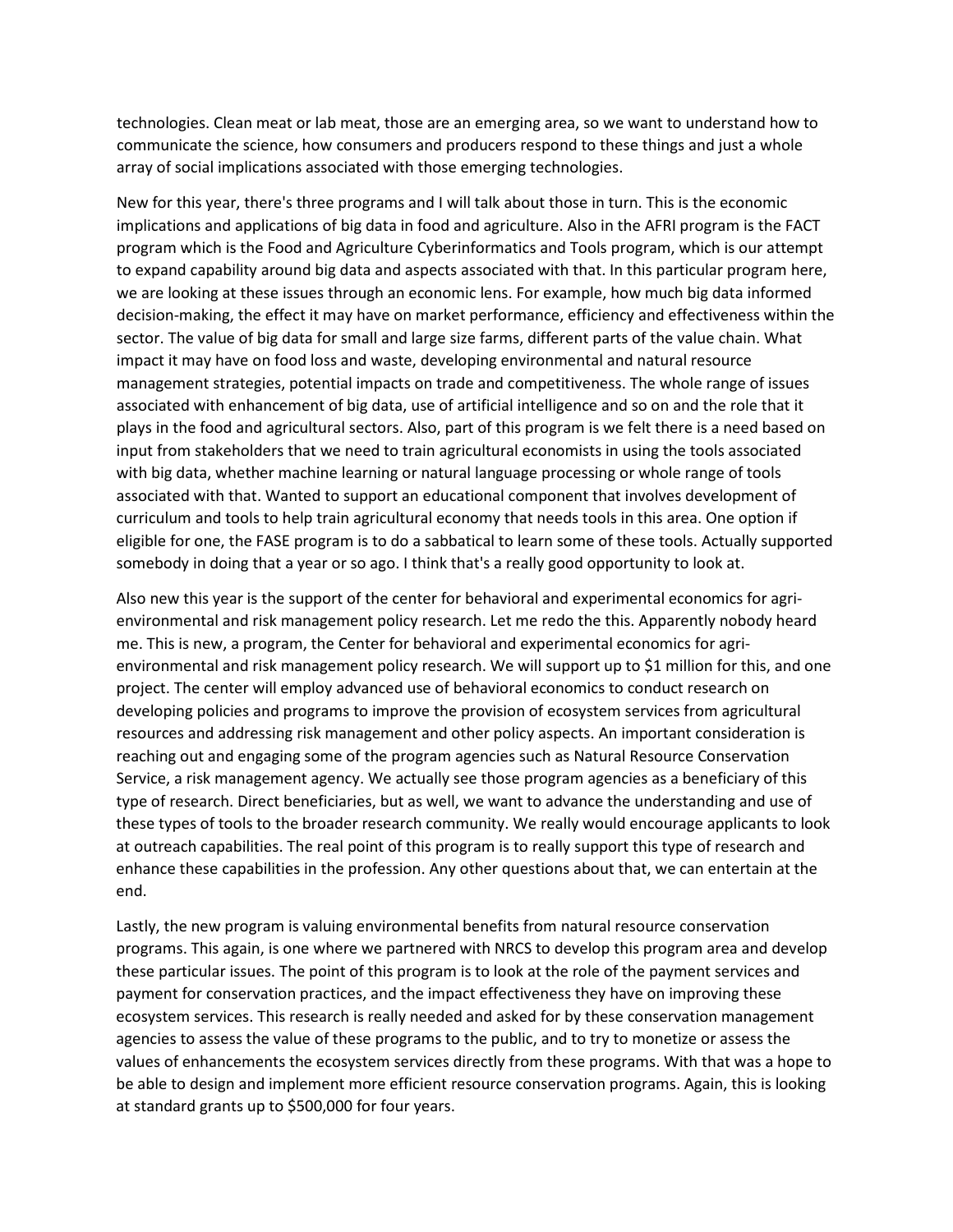Moving on, I want to talk for the rest this presentation a little bit about the grant writing aspect of this. A couple things we think are worth noting based on the feedback we have gotten overtime. What do we mean by innovative integrated programs? Basically, they consist of two of the three functions associated with these projects. The first must be a research component, which is obviously developing new knowledge. The other of the two involve either an extension component, which is the delivery of science based knowledge into the hands of users. Ideally, there is highly integrated in a dynamic relationship between research and extension. Often extension drives the research where the methods and techniques that need to be developed to be able to effectively meet certain challenges, practical toners. The education one is the development of classroom and instructional materials to train capable students. Part of the overall purpose of the program is to advance the knowledge base broadly in the food and agriculture sectors. Having a highly interactive or dynamic relationship between those functions is highly desirable. You don't really want to see impact on [ Indiscernible ]

The next point is some of the evaluation criteria. Broadly, we look at intellectual merit and relative broader applications. Intellectual merit looks at the novelty and innovation, creativity of a project. Clearly defining what the objectives are, providing an adequate description of the methods and tools to undertake the project. It is very desirable to demonstrate feasibility, particularly through preliminary data, that there's a high probability of success, given the originality of the project is a good thing. These are less high risk but high reward. Also, the broader implications, broader impacts is an important component. We want to be sure that the broad priorities of AFRI program and economics are addressed. The other broad impacts include increasing public scientific literacy and engagement. Dissemination of new knowledge that can inform public policy and ultimately enhance well-being and advance the economic and social science disciplines. And train the students. That is another component we are advancing, their capability to be good and objective researchers is a really important consideration.

One thing I can't emphasize enough besides reading the RFA, is the importance of well-written proposals. One comment we hear during the panel discussions on almost every proposal that is discussed and it's usually the first comment made is about the quality of the writing, the reviewers will say with glee this was a well-written proposal or they will say not so much. That really has an impact on the perception of the proposal. I can't stress enough to really do a good job. Have somebody review it. Have a peer or your mom or somebody look at it and make sure that they can understand very simple language. And somebody who is willing to hurt the feelings. Good point. That is really crucial point.

Here are the due dates associated with the various programs. This information is in the RFA so again, be sure to read the RFA. Some of the information that used to be in the RFA are now in links associated with that. You can check those out as well. I would say virtually every question I get about the application process or eligibility is answered in the RFA. I would encourage you to look at those.

At the same time, I, Wesley, and Denis are perfectly willing to talk to you about your ideas and make sure they are a good fit and what program they should be in and any other thing that we can help shed light on. Here is who we are. How you can contact us. We will leave this page up for a while, but those links at the bottom of the page will get you to the abstracts of previously awarded proposals for the various programs. The existing programs. With that, we will entertain questions.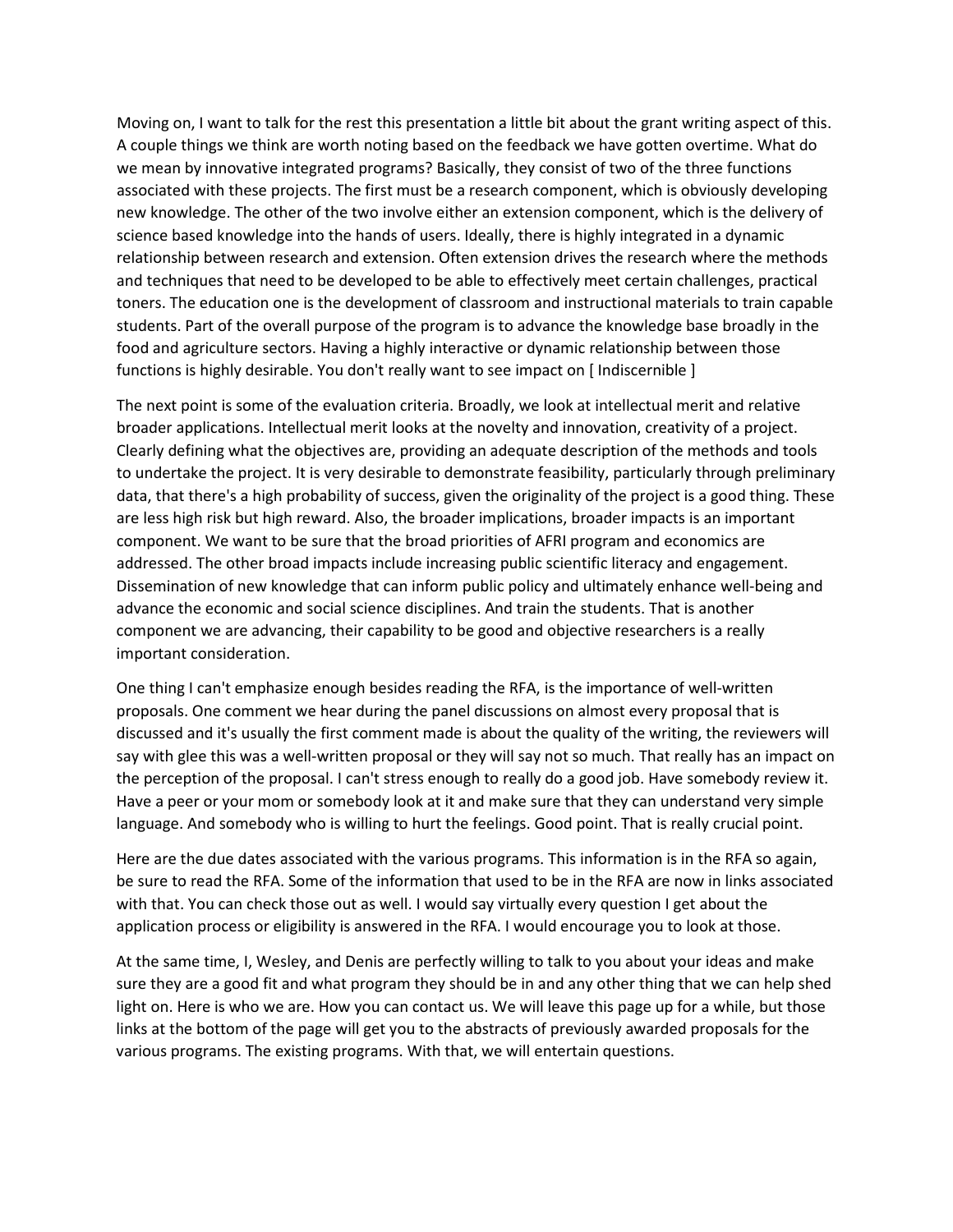## Question and Answer Session

Okay from Crystal, for research only or integrated projects, the full RFA says research organizations can apply and they don't have to be a university while the two pager I received says the project director must be a university or college. For all research only projects, virtually anybody -- anybody that is USbased can be an applicant. For integrated projects which are the ones that involve research, extension or education, only colleges and universities can be applicants for that. That is the distinction. For research only, virtually anybody can apply. For integrated projects only colleges and universities can apply.

The next question, are we able to receive the slide deck after the meeting? Yes you are. We will post those and if you want to send your Gmail address, we will fire one off right to you. This is Jason. With most of these programs, we will try to have both recording the slide deck up on our website within a week. If you need the slide deck before then, contact Robbin, he can provide them for you. Absolutely.

The next question is: can a postdoc student be a lead PI or CoPI on a research project? Yes, you can. I think I would suggest being a co-PI as a postdoc, although you could certainly apply and indicate you would be a new investigator and qualify for that. The one caution I have is all of these programs are very competitive, so you want to make sure you have a strong set of researchers on the project. You are certainly eligible to do that. Again, I would suggest as the PI, you want to indicate you are a new investigator. Other than that, yes, you can certainly be a co-PI.

The next question is do each of the program areas have the same length and funding? No, roughly equal amount of funding. -- Yes, it will vary. We try to allocate funding to the program based on demand. Each program area has an equal opportunity for success within each program area. Just a couple of points again, all of the research or all of the projects are up to \$500,000 for four years. There's a no-cost extension for a fifth year. Beyond that they really have to make a justification for extending -- extenuating circumstances. On the other end of the process, absolutely must adhere to the deadlines for submitting proposals. Again, see the RFA to see what the main requirements are, but they must be PDFs. We will not accept word documents. They must be in by 5 PM Eastern time on the indicated date. We cannot accept proposals after that. The only exceptions are grants.gov -- grants.gov is down or you are subject to a natural disaster like trainer hurricane. That has happened, that we are aware of these things. I will echo that last comment. You do not want to get close to the deadline. It does take time for the files to be uploaded and sent, so if you are doing something and see 10 minutes left, you should be worried. Do not wait until the last minute. Upload the documents with your office of sponsored programs early. They're probably the ones uploading it for you. If you are a small college that doesn't have office of sponsored programs or a very small office, we have the kind of do not have capacity to get these things done in time so you really want to be conscious of that and make sure you're getting this information to them as early as possible so they can get the stuff in. You just don't want to lose to a silly thing like missing a deadline.

The next question is for the small farm program area are preferred topics such as outreach veterans, land tenure the only topics will be considered? Not at all. We hope that the language in the RFA indicates a broad reach and the issues affecting small farms. Everything from barriers to entry to issues with staying in business, opportunities for markets, participation in food, a whole array of issues we listed. There are areas we are interested in and suggested topics but they are by no means all. That is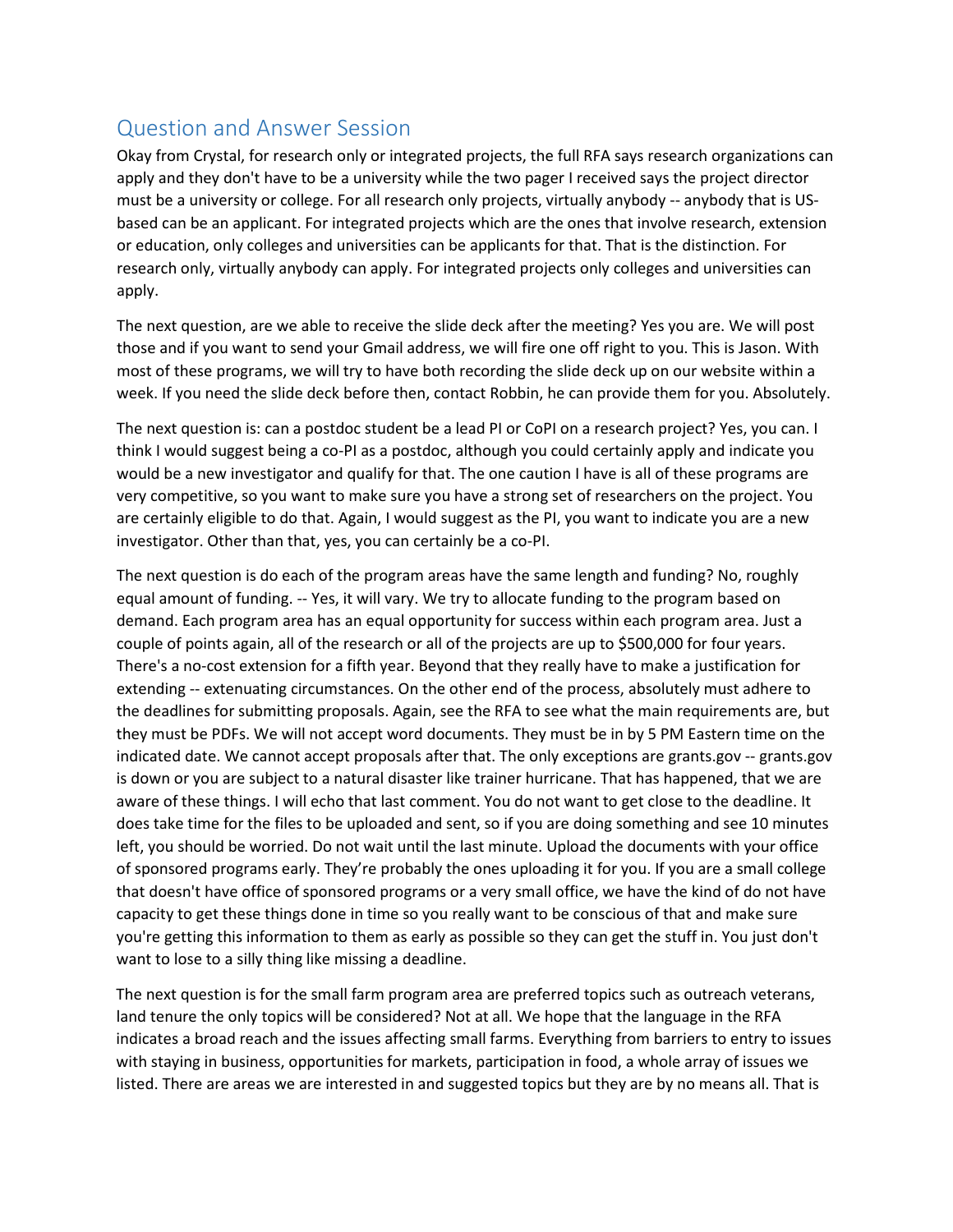the case. We like it when people do respond to our suggested topics, but that is not only interest, that is probably a small portion [ Indiscernible ]

The next question comes from Craig is a PI a new investigator simply if it is the first time applying as a PI? No, a new investigator is someone who is within five years of receiving the degree and have not previously been awarded grants from any organization.

Next question comes from Selena. What would you recommend for submitting documents and spend - - specifically the time management and is hardcopy acceptable? No, hardcopy is not acceptable. It must go through grants.gov. They must be PDF documents so you really need to look at that. I would suggest shooting for one week in advance of a deadline, particularly if this process is new to you, and you are not sure about what your grants office -- what kind of support they have. I think I would see now what kind of support they have and understand what are the limitations, so you know what to do. If the documents are not uploaded as PDFs, we have to exclude them from the applications. Software cannot process the word documents. We also don't have the capability of uploading the documents into the system ourselves, so you really need to put it through grants.gov. There is no other way. It has to go through grants.gov.

I believe that's the questions. Does anyone have anything else that would like to ask?

The clarity of writing, again, I can't stress that enough. Having a good draft done early enough for a colleague or appear, or somebody to review for you to ensure that you are getting what it is you're trying to do across very clearly. You want a compelling idea, convincing approach to addressing it, and a good suggestion that it will result in good, useful information to inform policy or well-being of Americans everywhere. Generally, if you are doing a interdisciplinary grant application, the earlier all components are involved in the process, the better in the writing process. The later they get involved, the more obvious that is to panelists.

[ Indiscernible low volume ] Most of these programs are very much economics orientated but not exclusively. Particularly the innovation for rural entrepreneurs and communities and small farms, often there are room for geographers, demographers involved with those. Are looking at for example, the demographic shifts in people in rural areas and immigration. Quite often in those programs in particular, there are interdisciplinary programs and participants. That's a good thing. Don't do it just for the sake of doing it, but do it with the eye towards what is appropriate and necessary to address the questions at hand. We encourage it particularly as appropriate.

Cindy has a question or comment. The [ Indiscernible ] is broken do you have a link to the program on the website? >> It shouldn't be broken because there is not a link for a 1641. There's only a link for the additional program. You get the whole giant 89 page request for applications. Within that, -- ported we say? Page 55 or something like that? Around there is where the a 1641 is. Unfortunately, there are not hyperlinks to the various programs. That is something we have talked about but we are getting there. I think you are talking about the RFA and I think Sandy was talking about specifically a URL that you have up there that's broken. Okay. We will have to fix that. I'm surprised. There should be no reason it changed. And are they up on the website is the other half effort question. They are not. There only this tiny URLs. We will reset those and make sure they are all functioning. Thank you for telling us.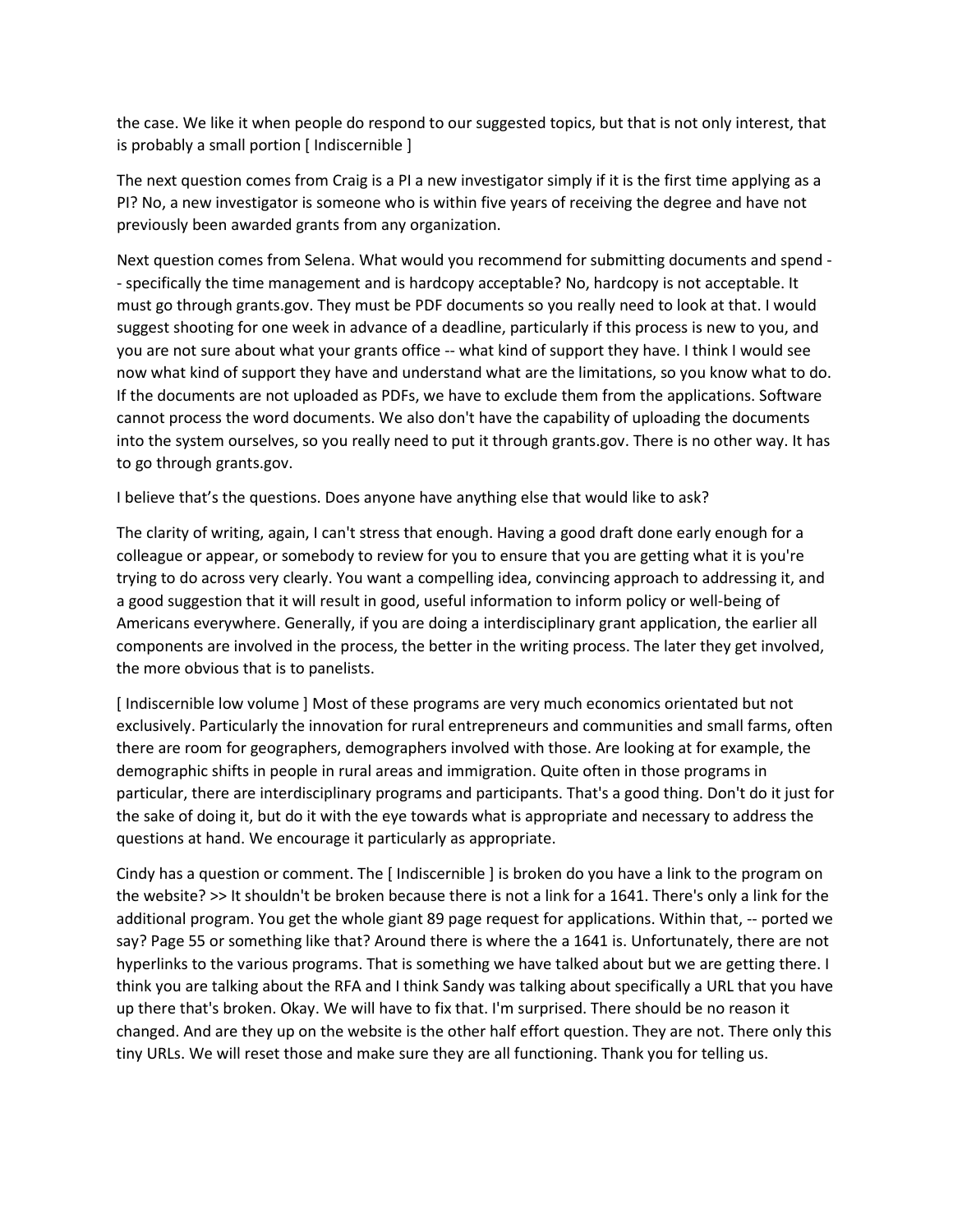Will the links change it all when we accept them? Are the quick links? They should be. We will do that right after this webinar.

Next question comes from Selena. Can someone in the partnership with Clemson to enhance the community programs basically in a rural area? Again, depends on what you are after. Sounds like you are talking about something that would be more of an integrated project. Clemson University would have to be the institution, you can partner with them as a sub award. That is no problem at all. Hopefully that answers your question.

Once again, we are caught up on the questions. If anyone has anything else that would like to ask, please put into the chat box. We have about another 15 minutes here. Selena, I had an e-mail from somebody at Clemson just earlier today that may be the collaborator you had in mind. Hopefully you encourage him to proceed.

If you can't think of a question now but think of one later, we have the names of the bunch of different points of contacts. Lookup the NPL associate with program. Should be able to find their e-mail as well. They are always willing to take questions about the program so feel free to contact them.

We will reset the URLs with that exact same URL so you can get to this information. There are other ways to get to these things on the website.

Good about another 15 minutes, we will just stay here on the line if anybody else has questions, and we will be glad to address them.

Crystal asks is there a contact person at NRCS to discuss interest in the following system priority system? Yes, actually. His name is Mark Xu spelled X U. He and I are the ones that hook this up originally. Need to go into background we were going to partner for these projects, but because of the timing and release, they were not able to participate in that, unfortunately. Mark was very excited about this idea. I believe he is the director of their economics program. I don't remember what it is called exactly, but it is Mark Xu spelled X, U. He would be the one to talk to.

Sandy, I think if you go to [ Indiscernible ] and there is one of the items is an RFA list. If you click on that, it will give you all the current lists. You want to look for the -- it was the agriculture and food research initiative, and it will list the programs on there including ours but any one of those will take you to the AFRI Foundational RFA. You get essentially this big giant PDF. It's not actually in an HTML type of document. You just have to scan down through that to find the economic markets and trade portion of it. It is not linkable, but you have to get into the AFRI Foundational RFA and page down to the program.

Another question from Sandy. She was mentioning the due date on the website is 2019, 09 30. On the presentation we mentioned August of this year. The September 30 one is incorrect. She's saying 2019 on the website. Sandy, did you mean the RFA when you said the website or where were you looking for that? In the RFA is says August so I don't know what the website is doing there with that date. What is listed in the RFA itself is correct. There are no 2019 in the RFA.

I know the closing date of the September 2019 and that is within the foundational program. There's the exploratory research program, which is open the entire year, and closes at the end of the fiscal year 2018. That would be such 30, 2019. That is confusing and that is what that is referring to. Ignore